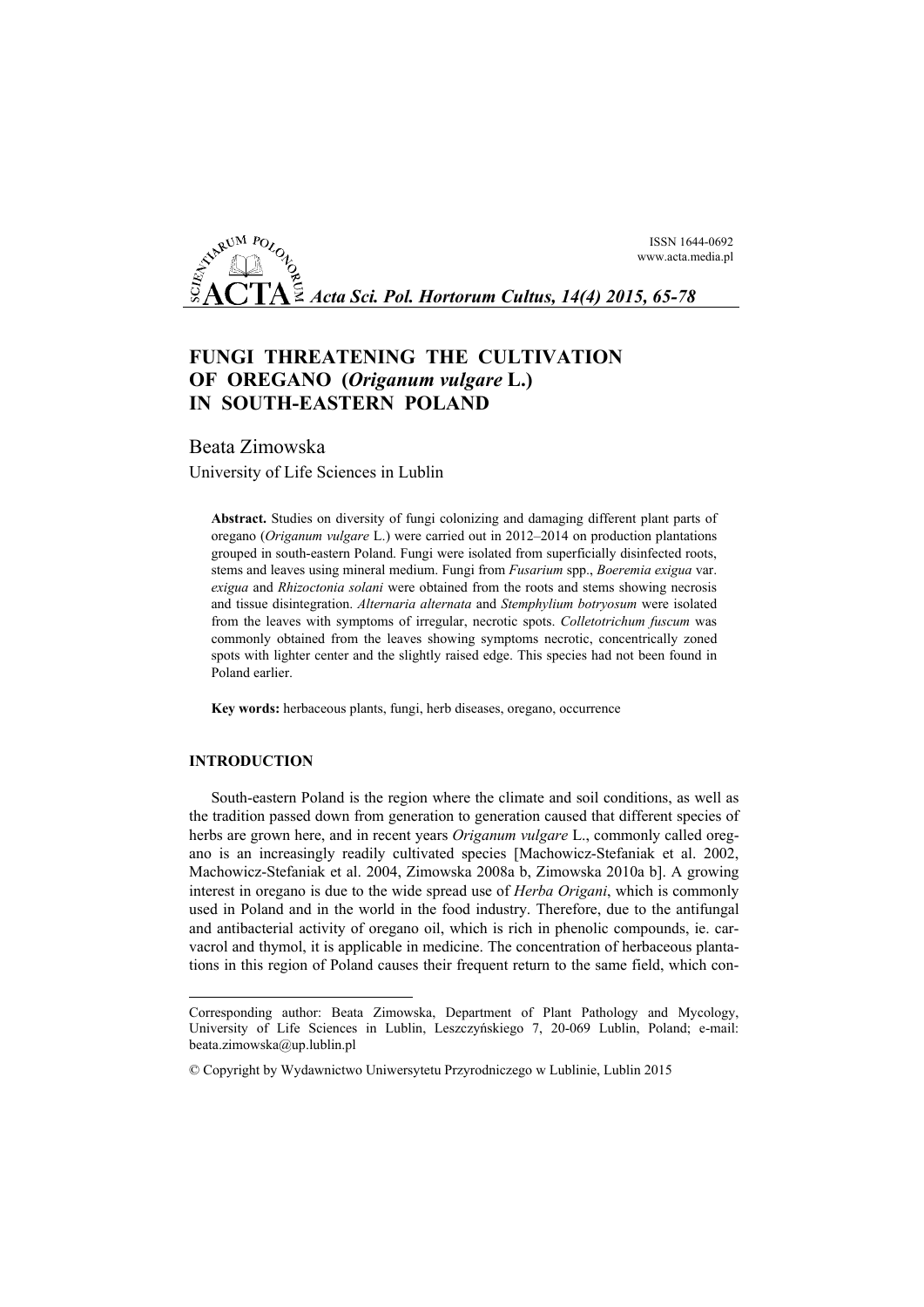tributes to the accumulation of pathogenic fungi in the environment, which decrease the quality and quantity of the yield [Zimowska 2007]. There is little information in the literature about the pathogens which cause diseases of oregano. In the United States, the fungi from genus *Pythium* causing the symptoms of roots rot were observed, while fungi of the genera: *Alternaria, Botrytis, Helminthosporium* and *Stemphylium* were noticed on the leaves showing such symptoms such as necrotic spots [Farr et al. 1995].

The present paper discusses the results of three-year-long studies on fungi colonizing and damaging the underground and aboveground parts of oregano and they are at continuations of a cycle of studies on mycosis of herbal plants from *Labiateae* family cultivated in south-eastern Poland.

# **MATERIAL AND METHODS**

The studies were conducted in the years 2012–2014 on three two-year-old production plantations of oregano in the communes of Fajsławice and Suchodoły in the Lublin province. The forecrop on those plantations were usually other herbs, e.g. lemon balm, common thyme and sage. Each year the percentage of plants with disease symptoms was established twice during the vegetation period, directly on the plants. Plants with visible disease changes were taken for analysis in the laboratory. The fungi presence was determined on the basis of etiological signs occurring on the infected plant parts and on the basis of the mycological analysis. The fungi were isolated from the superficially disinfected roots, the stems up to the height of 10 cm from the base and from the leaves. A 10% solution of sodium hypochlorite was used for disinfection, while a mineral medium (0.7 g NH<sub>4</sub>NO<sub>3</sub>, 0.3 g KH<sub>2</sub>PO<sub>4</sub>, 0.3 g MgSO<sub>4</sub>  $\times$  7 H<sub>2</sub>O, 0.01 g FeCL<sub>3</sub>  $\times$  6 H<sub>2</sub>O, 0.01 g ZnSO<sub>4</sub>  $\times$  7 H<sub>2</sub>O, 0.01 g CuSO<sub>4</sub>  $\times$  7 H<sub>2</sub>O, 0.01 g MnSO<sub>4</sub>  $\times$  5 H<sub>2</sub>O, 38 g saccharose, 20 g agar, 1000 ml H<sub>2</sub>O) was used for isolation [Zimowska and Machowicz-Stefaniak 2004]. After the fungi were taken to one-spore cultures, they were taxonomically identified on malt agar medium (MA; Difco Laboratories, Detroit, USA) or on other media [Saccardo 1878, Rifai 1969, Ellis 1971, Ramirez 1982, Nelson et al. 1983, Boerema et al. 2004].

#### **RESULTS**

The studies pointed to the occurrence of different disease symptoms on the plants of oregano. Three types of disease symptoms were observed on the leaves. One of them were necrotic, irregular spots, often limited by leaves veins (phot. 1). Etiological signs were found in the place of such spots in the form of conidiophores and conidia typical of the species *Alternaria alternata.* The second type of disease symptoms observed on the leaves were oblong, necrotic spots that formed on the sides and tops of the leaf blade (phot. 2), where etiological signs in the form of conidiophores and conidia characteristic of species *Stemphylium botryosum* (phot. 3) were found. The third type of symptoms were necrotic, concentrically zoned spots with a lighter center and a slightly raised edge (phot. 4). On the surface of such spots acervuli including conidia typical of genus *Colle-*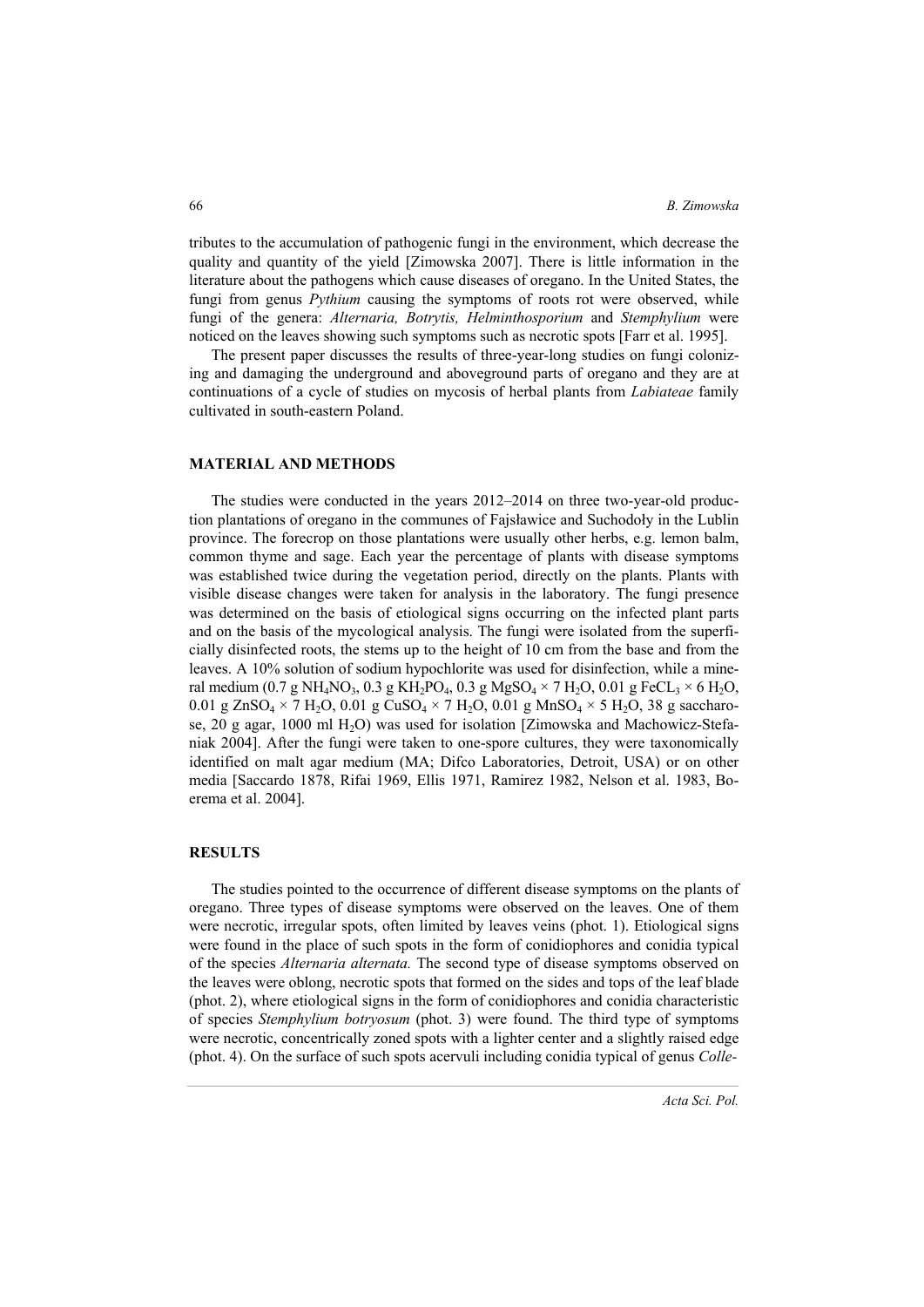*Fungi threatening the cultivation of oregano (Origanum vulgare L.)...* 67



Phot. 1. Necrotic, irregular spots from which *Alternaria alternata* was isolated. Photo B. Zimowska



Phot. 2. Oblong, necrotic spots on the shore and on the tops of the leaf blade from which *Stemphylium botryosum* was isolated. Photo B. Zimowska

*Hortorum Cultus 14(4) 2015*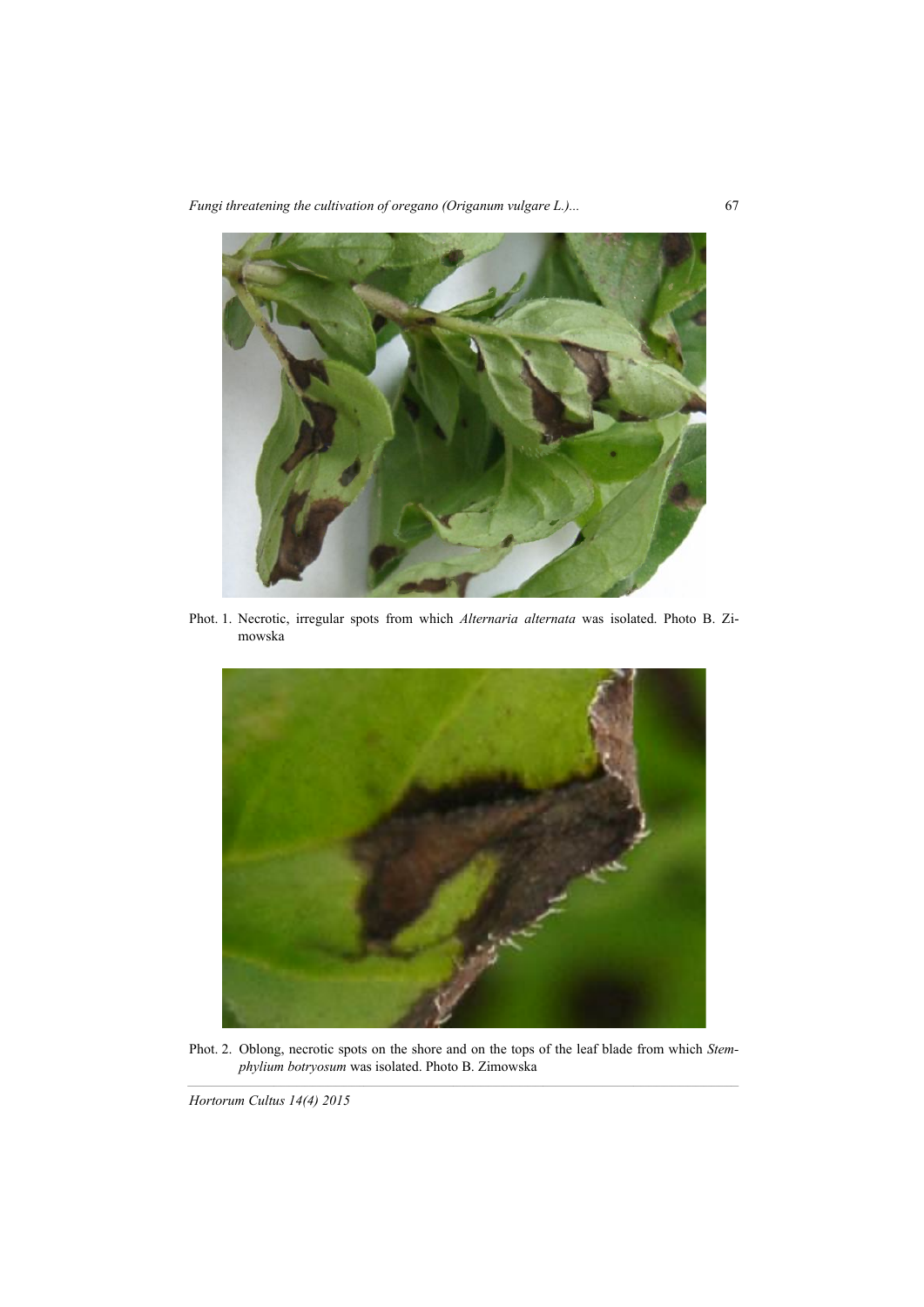

Phot. 3. Conidia of *Stemphylium botryosum* × 500 Photo E. Zalewska



Phot. 4. Necrotic, concentrically zoned spots with lighter center and the slightly raised edge from which *Colletotrichum fuscum* was isolated. Photo B. Zimowska

*Acta Sci. Pol.*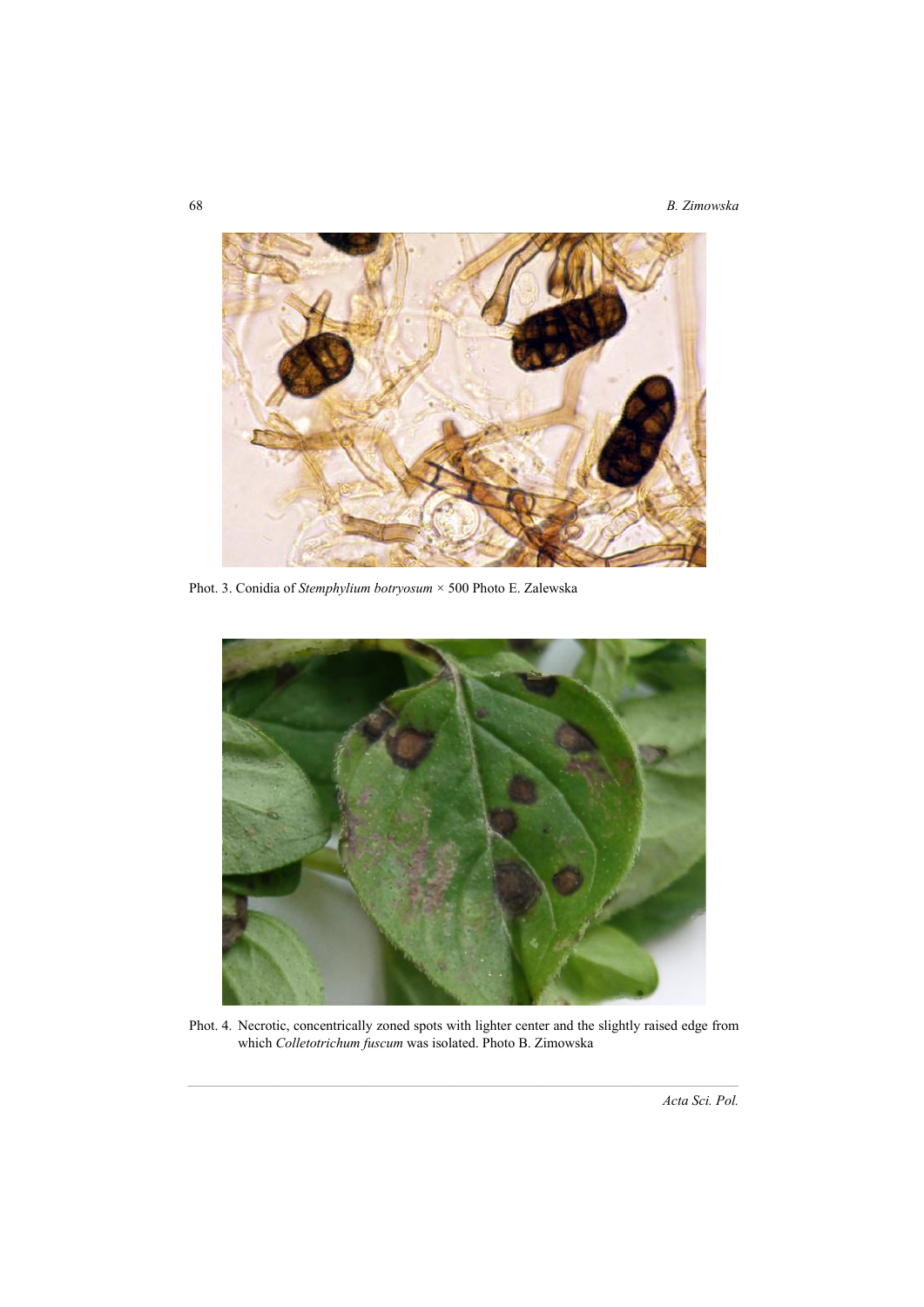*Fungi threatening the cultivation of oregano (Origanum vulgare L.)...* 69



Phot. 5. *Colletotrichum fuscum*; a – acervuli × 250; b – conidia × 450. Photo B. Zimowska

*Hortorum Cultus 14(4) 2015*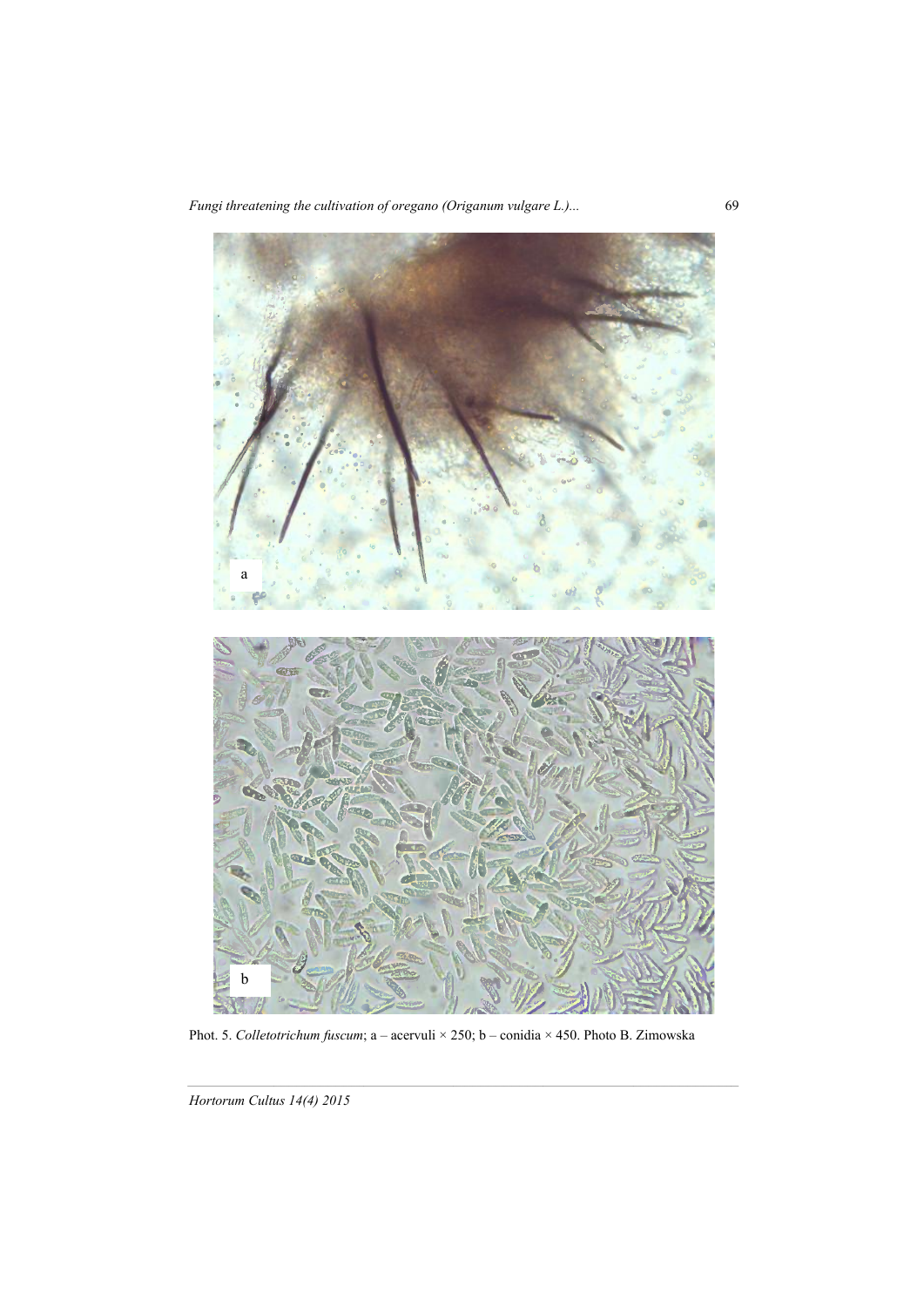

Phot. 6. Collar and rots with symptoms of necrosis and decay of tissues from witch *Fusarium* spp., *Rhizoctonia solani* and *Boeremia exigua* var. *exigua* were isolated. Photo B. Zimowska

*totrichum* were found (phots 5a b). All types of disease symptoms were observed both during the first analysis of plants, i.e. at the beginning of vegetation, and in full vegetation, with an increased number of spots on the leaves during the second observation. In addition, such spots merged together, which led to the drying out of the leaves and their premature defoliation. Necrosis and tissue decay were observed on the root collar and on the lower part of the stems (phot. 6). The roots of such plants showed similar disease symptoms. The percentage of plants with the above-mentioned disease symptoms ranged in the years 2009–2011 from 15 to 25% at the beginning of the vegetation to 20 to 47% at full vegetation. Particularly high severity of disease symptoms was observed in the second and third years of the study, when the average air temperature was higher than the long-term average and rainfall during the early growing season exceeded the standard long-term average (tab. 1).

| Month     | Means of the years<br>1963-1992    |                   | Difference of mean air<br>temperature in comparison with<br>means of the years |      |      | Percentage of the average<br>annual rainfalls |           |                      |
|-----------|------------------------------------|-------------------|--------------------------------------------------------------------------------|------|------|-----------------------------------------------|-----------|----------------------|
|           | air tempera-<br>ture $(^{\circ}C)$ | rainfalls<br>(mm) | 2012                                                                           | 2013 | 2014 | 2012                                          | 2013      | 2014                 |
| May       | 13.3                               | 60.9              | 0.75                                                                           | 6.2  | 4.7  | $-28.3^*$                                     | 48.3      | 180.2                |
| June      | 16.4                               | 78.3              | 0.8                                                                            | 6.2  | 4.0  | $-36.7$ <sup>*</sup>                          | 35.5      | $-2.1$ <sup>*</sup>  |
| July      | 17.8                               | 77.9              | 3.0                                                                            | 5.8  | 8.1  | $-36.1$ <sup>*</sup>                          | 10.7      | $-1.8$ <sup>*</sup>  |
| August    | 17.3                               | 69.3              | 1.65                                                                           | 7.3  | 5.5  | $-25.0^{\degree}$                             | $-52.5$ * | $-12.7$ <sup>*</sup> |
| September | 13.1                               | 36.0              | 2.2                                                                            | 3.0  | 6.1  | 2.4                                           | 5.1       | $-9.5^*$             |

Table 1. Comparison of average value of monthly temperature of air and rainfalls with average many years in vegetation periods in 2012–2014

\* – values with minus are low than the means of the years

*Acta Sci. Pol.*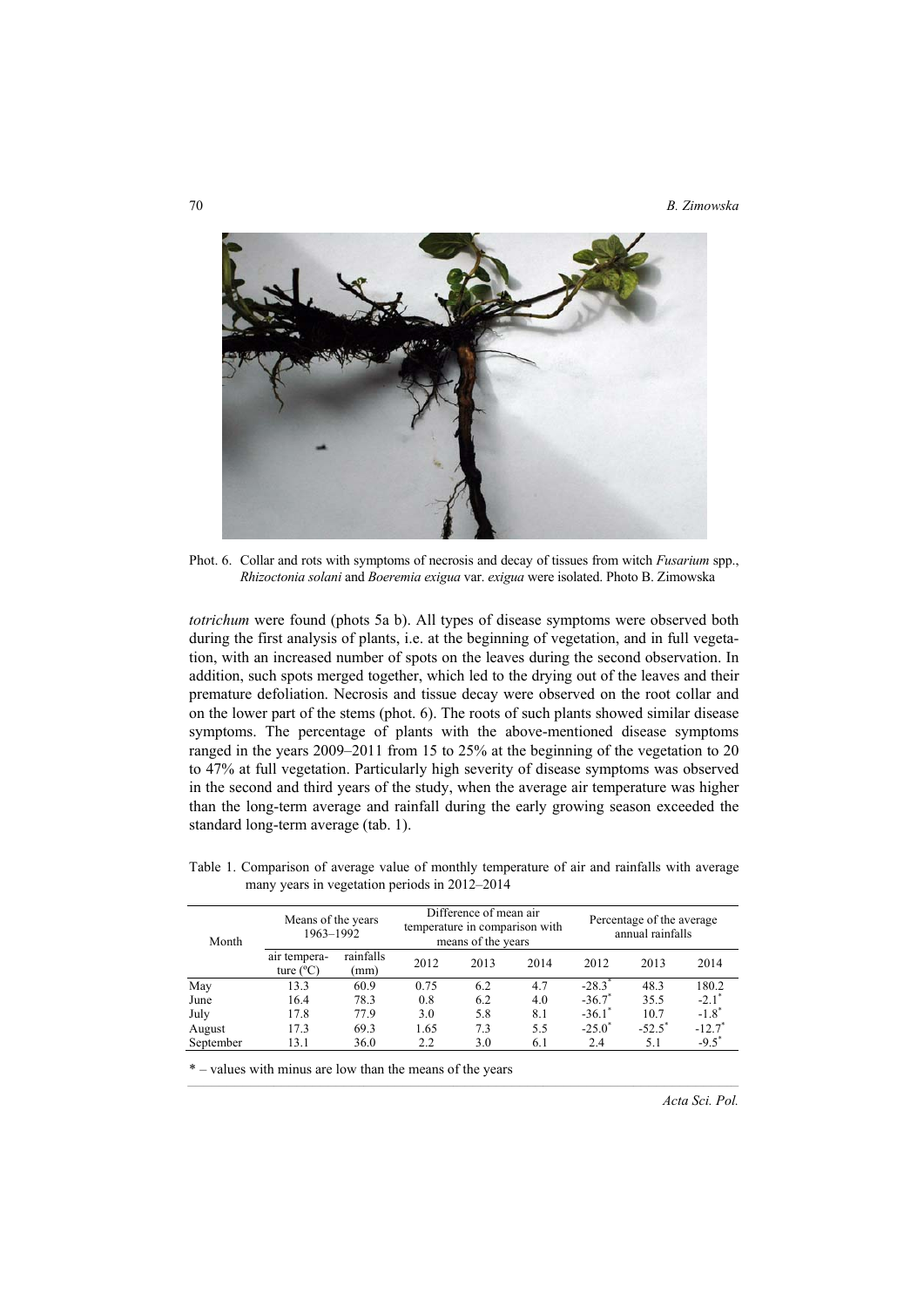|                                                                              | Number of isolates | Total number   |                |              |  |
|------------------------------------------------------------------------------|--------------------|----------------|----------------|--------------|--|
| Fungus species                                                               | roots              | stem<br>leaves |                | and $(\% )$  |  |
| Alternaria alternata (Fr.) Keissler                                          | 12                 | 35             | 89             | 136 (13.56)  |  |
| Boeremia exigua var. exigua (Desm.) Avescamp,<br>Gruyter&Verkley, comb. nov. | 21                 | 9              | 5              | 35 (3.49)    |  |
| Botrytis cienerea Pers.                                                      | 4                  | 15             | 21             | 40 (3.99)    |  |
| Cladosporium cladosporioides (Fresen.) de Vries                              |                    | 7              | 10             | 17(1.69)     |  |
| Chaetomium globosum Kunze                                                    |                    | 2              | 13             | 15(1.50)     |  |
| Colletotrichum fuscum Laub.                                                  |                    |                | 118            | 118 (11.76)  |  |
| Epicoccum nigrum Link                                                        |                    |                | 15             | 15(1.50)     |  |
| Fusarium avenaceum (Fr.) Sacc.                                               | 31                 | 18             | 5              | 54 (5.38)    |  |
| Fusarium culmorum (W.G.Smith) Sacc.                                          | 29                 | 38             | 11             | 78 (7.78)    |  |
| Fusarium equiseti (Corda) Sacc.                                              | 48                 | 24             | 10             | 82(8.18)     |  |
| Fusarium oxysporum Schlecht.                                                 | 28                 | 10             |                | 38 (3.79)    |  |
| Gliocladium fimbriatum Gilman & Abbott                                       | 9                  | 8              | 10             | 27(2.70)     |  |
| Gliocladium roseum Bainier                                                   | 13                 | 12             | 12             | 37(3.69)     |  |
| Mucor hiemalis Wehmer                                                        | 7                  |                | $\overline{c}$ | 9(0.89)      |  |
| Penicillium chrysogenum Thom                                                 | 7                  | 2              | 2              | 11(1.09)     |  |
| Phoma leonuri Letendre                                                       |                    | 15             | 8              | 23(2.30)     |  |
| Phoma multirostrata var. macrospora Boerema                                  | 15                 | 7              | 9              | 31(3.09)     |  |
| Phoma versabilis Boerem, Loer. & Hamers                                      |                    | 10             | 6              | 16(1.59)     |  |
| Stemphylium botryosum Wallr.                                                 | 3                  | 15             | 27             | 45 (4.49)    |  |
| <i>Rhizoctonia solani</i> Kühn                                               | 27                 | 11             |                | 38 (3.79)    |  |
| Talaromyces flavus (Klöcker) Stolk & Samson                                  | 11                 | 5              |                | 16(1.60)     |  |
| Trichothecium roseum (Pers.) Link                                            |                    | 5              | 7              | 12(1.20)     |  |
| Trichoderma harzianum Rifai                                                  | 10                 | 9              | 16             | 35(3.49)     |  |
| Trichoderma koningii Oud.                                                    | 4                  | 14             | 19             | 37(3.69)     |  |
| Trichoderma viride Pers.                                                     | 1                  | 10             | 27             | 38 (3.78)    |  |
| Total                                                                        | 280                | 281            | 442            | 1003<br>100% |  |

Table 2. Fungi isolated from plants of oregano (*Origanum vulgare* L.) in 2012–2014

Totally, 1003 isolates of fungi represented by 25 species were obtained from the analyzed parts of oregano during the three years of studies (tab. 2). The biggest number of isolates was obtained from oregano leaves and their proportion was 44.07% of all fungi obtained during the studies (tab. 2). Among all the isolated species, *Alternaria alternata* was a commonly occurring species. The fungus was isolated both from the roots and stems but the biggest number of isolates was obtained from the leaves (tab. 2). Their proportion was, respectively, 4.29, 12.46 and 20.14% of all fungi isolated from those parts (fig. 1). Fungi from the genus *Fusarium* were isolated from all studied parts of oregano, while most isolates were obtained from the roots and stems, and their proportion was, respectively, 48.57 and 32.03% of all fungi obtained from these organs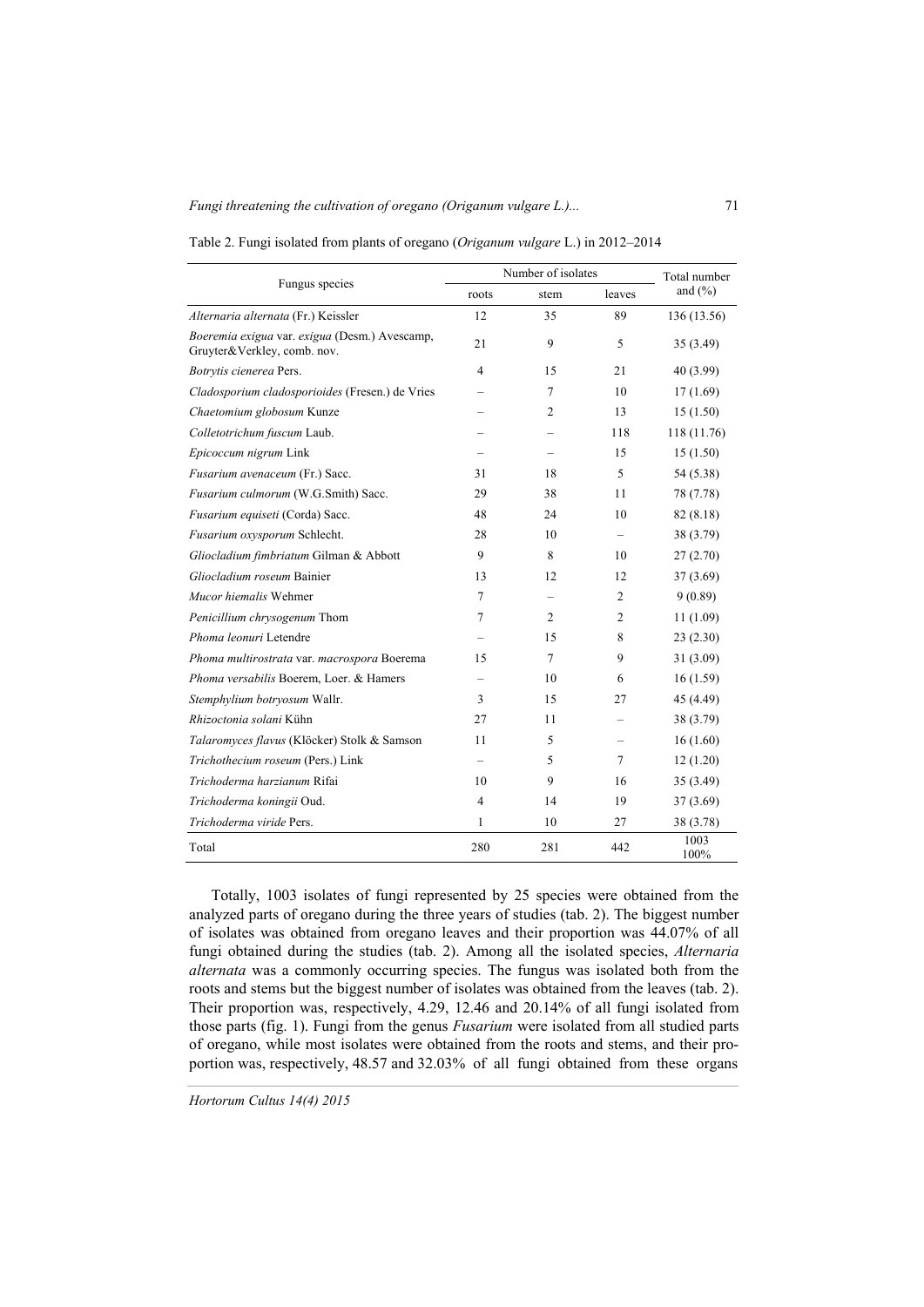

Fig. 1. Mean participation of some fungi isolated from examined organs of oregano in 2012–2014

(fig. 1). *Botrytis cinerea* and *Boeremia exigua* var. *exigua* were obtained from all plant parts (tab. 2). The biggest number of isolates of *B. cinerea* was obtained from the leaves and from the stems of oregano and their proportion was, respectively, 4.75 and 5.34% of all fungi isolated from those parts (fig. 1). *B. exigua* var. *exigua* was isolated mainly from the rots (tab. 2). Single isolates of this fungus were also obtained from the stems and the leaves of oregano and their proportion was, respectively, 7.5, 3.2 and 1.13% of all fungi obtained from those parts (fig. 1). *Stemphylium botryosum* was isolated from all studied parts of oregano, but the biggest number of cultures of this fungus was obtained from the leaves (tab. 2). *Rhizoctonia solani* was isolated from the roots and stems of oregano (tab. 2). Their proportion was, respectively, 9.64 and 3.91% (fig. 1). Species *Colletotrichum fuscum* was obtained only from the leaves of oregano. Isolates of the fungus constituted 26.7% of all fungi obtained from that part (tab. 2, fig. 1). *Phoma sensu lato* e.g. *P. leonuri*, *P. multirostrata* var. *macrospora* and *P. versabilis* were also isolated from the examinated parts of oregano (tab. 2). Cultures of *Trichoderma* spp. and *Gliocladium* spp. were obtained from all parts of plants (tab. 2).

# **DISSUSION**

The present studies confirmed the occurrence of disease symptoms caused by fungi on the plants of oregano cultivated in the plantations in south-eastern Poland. The symptoms of necrosis and rot of the roots, the root collar and the lower part of the stem were most probably the consequence of the pathogenic effect of soil-borne fungi. This conclusion is justified by their frequent isolation from these plant parts of the species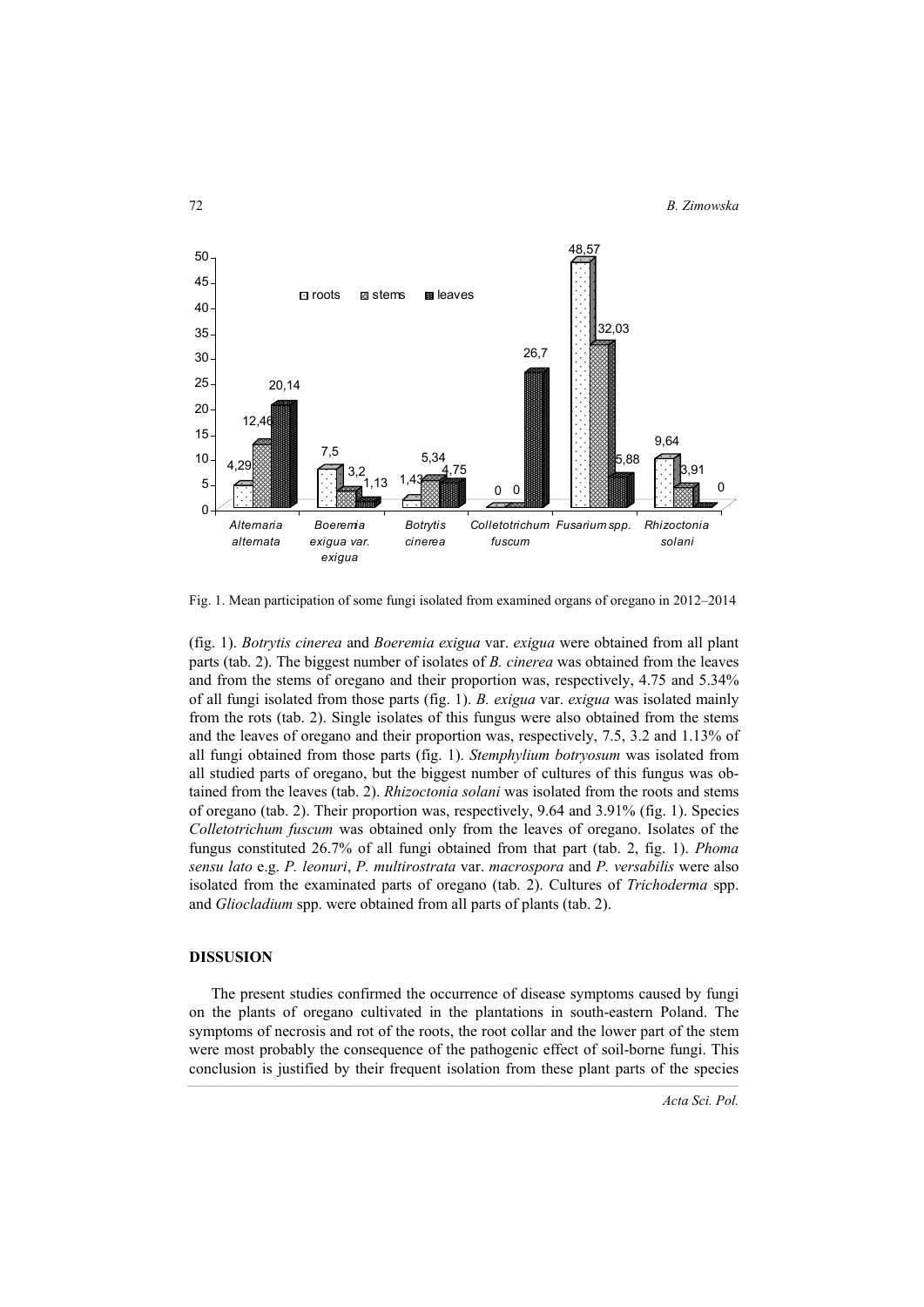from *Fusarium* genus and species *Boeremia exigua* var. *exigua* and *Rhizoctonia solani*, well-known plurivorous soil-borne pathogens of many crop species, including spices and medicinal plants [Machowicz-Stefaniak et al. 2002, Zimowska and Machowicz- -Stefaniak 2004, Zimowska 2007, Zimowska 2008a b, Zimowska 2010a b, Zimowska 2013]. Species *F. avenaceum, F. culmorum* and *F. equiseti* isolated in the present study were found considered on the basis of pathogenicity tests to be the cause of dieback of germs and seedlings of lemon balm thyme [Machowicz-Stefaniak and Zalewska 2004, Zalewska and Machowicz-Stefaniak 2004]. Results of the mycological analysis indicated that the roots and stems were colonized by *F. oxysporum*. In the United States, in California and Oregon, this species was found to be the main cause of the dying out of sage as a result of root rot and wilt of plants [Subbiah et al. 1996]. In 2008, Saudi Arabia, this species caused heavy losses in the cultivation of lavender, causing dieback and vascular wilting of seedlings and plants [Perveen and Bokhari 2010]. Some special forms of *F. oxysporum* are known which are specialized in infecting specific plant species. *F. oxysporum* f.sp. *basilici* causes wilting of basil in Russia, Italy, Israel, France, Canada and Australia [Gamliel et al. 1996, Gamliel and Yarden 1998, Gullino et al. 1998]. *F. oxysporum* f. sp. *cumini* causes the wilting of cumin on the Greek island of Chios, in India, Egypt and Israel [Papas and Elena 1997], *F. oxysporum* f.sp. *corianderii*  causes the wilting of coriander in India [Patel and Prasad 1963], while *F. oxysporum* f.sp. *zingiberi* the wilting of ginseng [Priya and Subramanian 2008]. Taking into the consideration the thermophilic character of the fungus and the thermal conditions that prevailed especially in the second and third years of the study, when the average air temperature was higher than the long-term average, it can be assumed that obtained *F. oxysporum* isolates could be involved in causing the symptoms on the roots and stems of oregano. For confirmation of this thesis, however, it is necessary to conduct pathogenicity tests in accordance with the requirements of Koch's postulates. *Rhizoctonia solani* belongs to the pathogens that cause great damage in herb crops. In India, this species has been recognized as one of the main causes of decline of the roots and rhizomes of peppermint, which was manifested as yellowing and dieback of the plants [Kalra et al. 2004]. In Italy the fungus caused massive dieback of basil seedlings [Minuto et al. 1997]. In Poland, the big harmfulness has been demonstrated for the roots and stems of ginseng [Berbeć and Pięta 1996]. In the process of pathogenesis isoenzymes are involved produced by the pathogen, mainly pectic metyloesterase which decompose pectin compounds of the central lamina [Banniza and Rutherford 2001]. *R. solani* isolates obtained from the roots and stems with necrosis and rot symptoms indicates the role of this pathogen in causing just such symptoms.

Basing on the studies and information from literature, *Boeremia exigua* var. *exigua* can be included within the complex of fungi responsible for the symptoms of necrosis and the rot of the roots and the lower part of the stems. The fungus is commonly found in the soil as a typical weakness pathogen. Besides, it often causes seedling blight of various plants, including herbs, as documented in the work by Machowicz-Stefaniak and Zalewska [2007]. In the process of pathogenesis  $\alpha$  and β glycosidase are involved, the enzymes degrading cellulose by destroying the basic structure of the cell wall as well as toxins such as cytocholasin B, F, Z2 and Z3, deoxaphominea, ascosonchine and an antibiotic E, toxins of cytotoxic and phytotoxic properties [Rai et al. 2009]. In con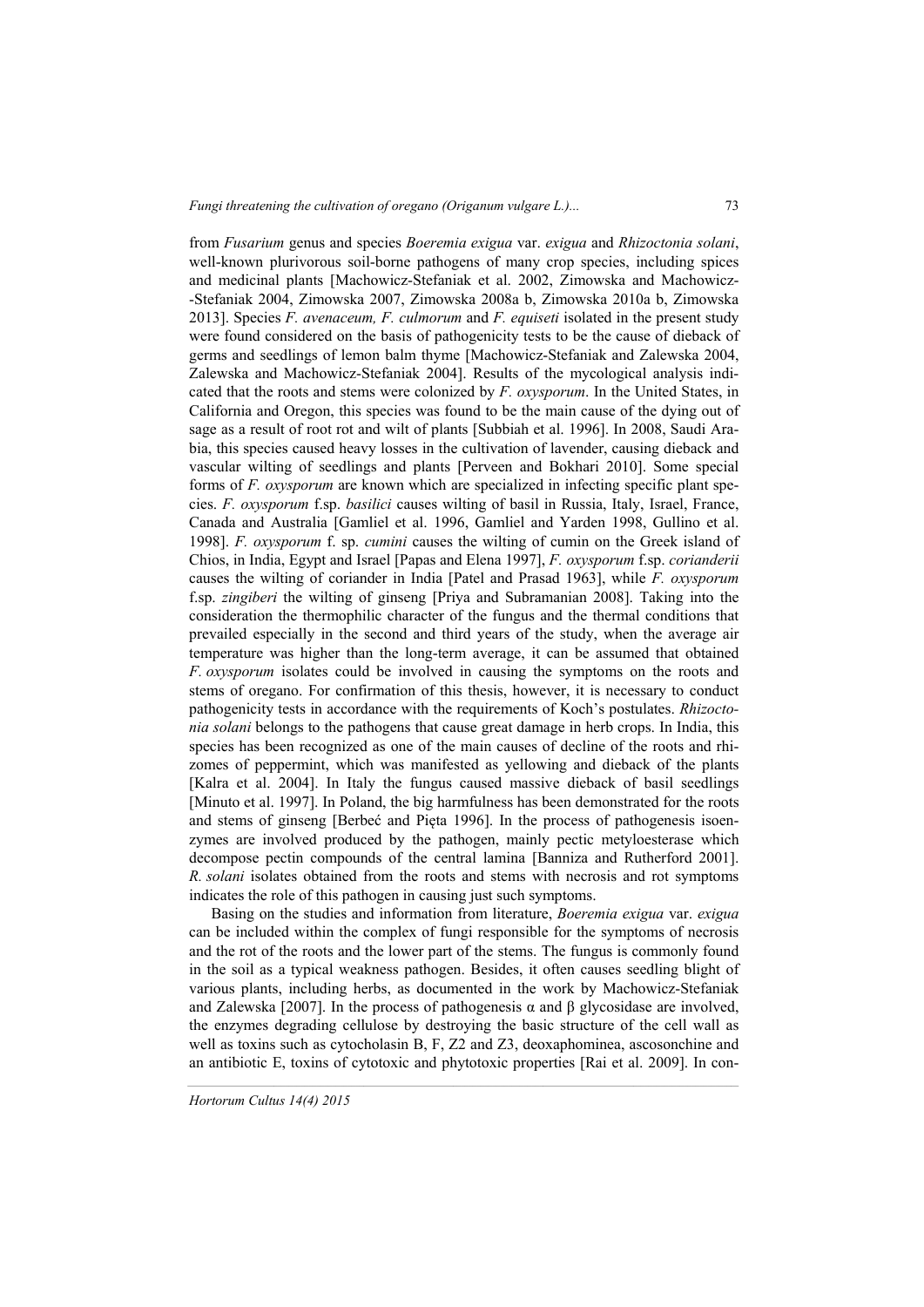nection with the occurrence of a complex of fungi discussed above in the cultivation environment of the studied oregano plants, the polyphagous character of parasitism of those fungi species should be taken into consideration while deciding upon the proper crop rotation. The root and pulse crops recommended as proper forecrop for oregano are very often the hosts of the fungi species described above [Łacicowa et al. 1974, Kurzawińska 2006]. Considering the above, introduction of phytosanitary plants, i.e., maize or a grass mixture, should be taken into account, with simultaneous one-year interval in the cultivation of oregano. Such a system of cultivation brought positive results on mint plantations in India, as far as the healthiness of plants is concerned [Kalra et al. 2004].

Isolation of *B. cinerea* in the present study mainly from the leaves and stems may indicate the role of this species in causing oregano diseases. It is the most dangerous pathogen of many herb species, e.g. basil cultivated in Italy as well as lemon balm, marjoram and sage cultivated in Israel [Garibaldi et al. 1997, Gamliel and Yarden 1998]. Since the fungus germ tube penetrate into the plants through its injuries, and the presence of a drop of water is necessary for an infection to occur, the collection of 2-year-old plants of *Herba Origani* performed two or three times during the growing season, should be carried out in dry weather. In addition, *B. cinerea* is transferred from the seeds of oregano as demonstrated by tests conducted by Zimowska [unpublished]. Seed colonization by *B. cinerea* contributes to reducing the viability of seed rot and damping-off [Łacicowa 1989]. Colonization of seeds by the pathogen depends mainly on the weather conditions during flowering, because a significant role in the transmission of the fungus conidia is played by pollinators [Coley-Smith et al. 1980].

The *Colletotrichum fuscum,* which had not been found on oregano in Poland or all in the whole world earlier, was considered as the main cause of characteristic symptoms on oregano leaves in the form of necrotic, rounded, concentrically zoned spots. Such a conclusion is justified by the fact of isolating the fungus cultures from the infected leaves, the presence of etiological signs in the form of the acervuli and conidia as well as by positive results of pathogenicity tests [personal communication]. The pathogen was previously recorded in Japan as the causal agent of anthracnose of nemesia (*Nemesia strumosa*), and in the United States as the pathogen of foxglove (*Digitalis purpurea*) (*Digitalis lanata*) [Goodman 1960, Tomioka et al. 2001]. The genus *Colletotrichum* includes a very important group of pathogens, taking into account the economic aspect they take the eighth place on the list of the most dangerous plant pathogens [Dean et al. 2012]. *C*. *gloeosporioides* causes anthracnose of John's wort in Germany, Switzerland and Poland [Debrunner and Rauber 2000] and basil cultivated in Italy [Garibaldi et al. 1997]. *C. dematium* is pathogenic for caraway [Machowicz-Stefaniak 2010]. It follows from studies on the effects of temperature on the growth and formation of infective material of *C. fuscum* [Zimowska unpublished.] that this species, like other species of *Colletotrichum* spp., has high thermal requirements and the optimum is 28°C. Severe occurrence of anthracnose of oregano caused by *C. fuscum* must be therefore taken into account during the vegetation periods when the temperature is high, and these conditions were observed especially in the last two years of the study when the average air temperature was higher than the long-term average.

*Alternaria* spp. and *Stemphylium botryosum* should be considered as the cause of the second and third types of disease symptoms on oregano leaves in the form of irregular,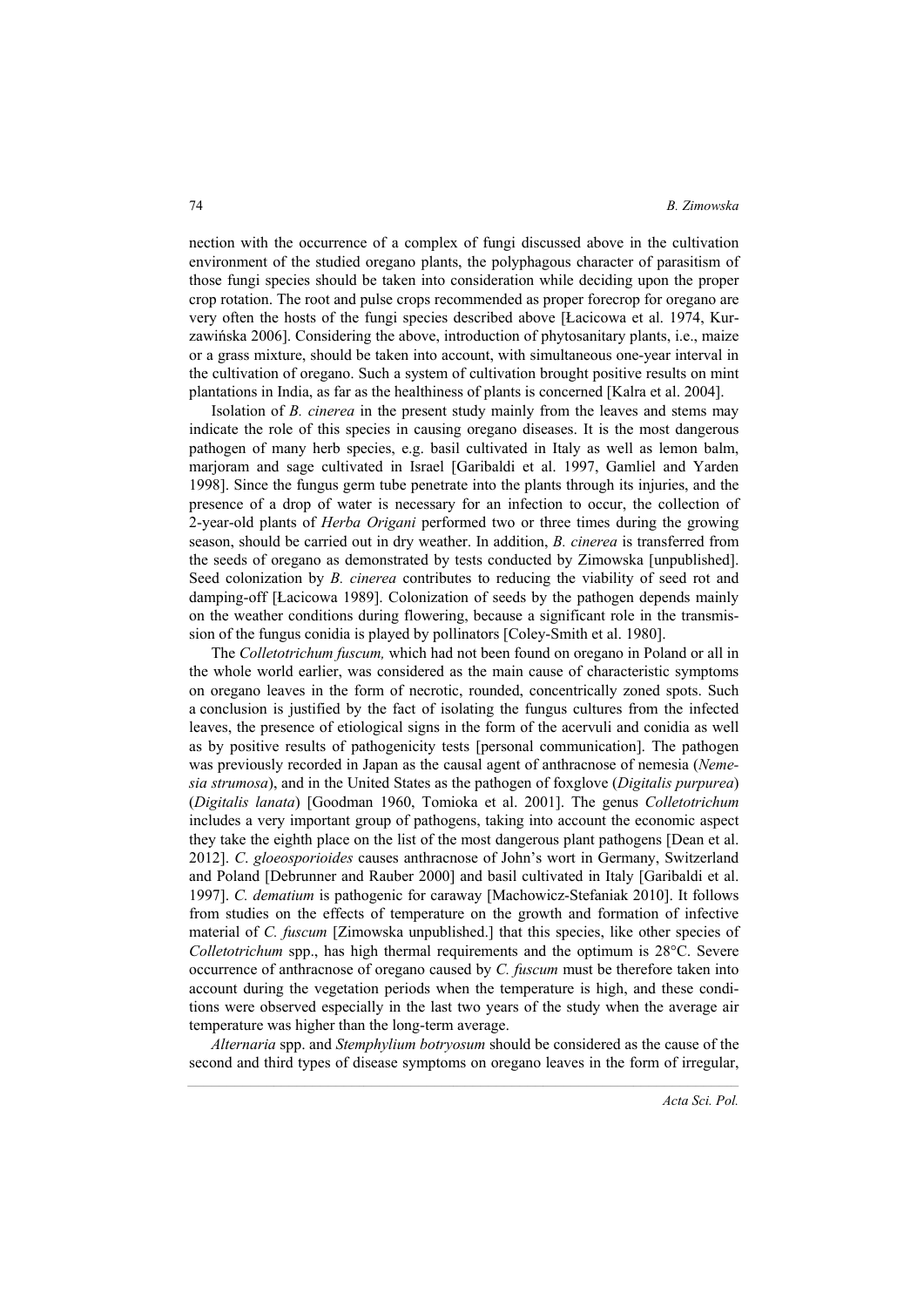necrotic spots. Common isolation of *A. alternata* and *S. botryosum* both from the seeds of oregano [Zimowska unpublished] and from the leaves as well as the presence of etiological signs instead of the above described symptoms indicate a potential risk of disease harmfulness for oregano plants posed by these species of fungi. Reports of fungi from the genus *Stemphylium* occurring on *Origanum vulgare* plants and causing spots symptoms come from the United States [Farr et al. 1995]. Moreover, the harmful effects of *A. alternata* does not only influence the *Herba Origani* yield, due to premature defoliation infected leaves, but the quality as well, because the fungus produces substances of toxic character that accumulate in plant tissues even during their growth [Tylkowska et al. 2003, Kalra et al. 2004].

Diversity of species *Phoma sensu lato* occurring in the cultivated environment of oregano documented in the present studies deserves attention. *Phoma leonuri* is widespread and common in Europe on dead stems of the perennial labiate herbs i.e. *Leonurus cardiaca*, *Ballota nigra* and others [Boerema et al. 2004]. *P. multirostrata* var. *macrospora* belongs to plurivorous soil-borne opportunistic plant pathogen, which may also cause blight and dieback symptoms. In India it is recorded as a leaf spots pathogen [Boerema et al. 2004]. *P. versabilis* has been recorded on dead stems of various herbaceous plants in Europe belonging to *Cruciferae* and *Coryophyllaceae* families [Boerema et al. 2004].

The occurrence of fungi from *Gliocladium* and *Trichoderma* genera, known for their antagonistic effect towards different pathogens of cultivated plants, including herbaceous ones, in the cultivation environment of the studied plants of oregano should be viewed as positive [Zimowska 2004, Sandoval et al. 2006].

### **CONCLUSIONS**

1. The satisfactory and repeatable quality of raw materials of *Herba Origani* depends on the phytosanitary condition of plants during their cultivation. The present studies pointed to the diversity of fungi, including pathogenic species, which- as a result of injuring the plants- exerts a negative effect on the quality and quantity of *Herba Origani.*

2. Discovering the species *C. fuscum,* the causal agent of anthracnose of oregano leaves for the first time in Poland should be considered as particularly dangerous.

3. The negative aspect of the occurrence of *C. fuscum* on oregano leaves, in addition to reducing the amount of *Herba Origani* yield, is the ability to accumulate colleotine, toxic substance produced by the pathogen in the tissues.

#### **REFERENCES**

- Banniza, S., Rutherford, M.A. (2001). Diversity of isolates of *Rhizoctonia solani* AG-1A and their relationship to other anastomosis groups based on pectic zymograms and molecular analysis. Mycol. Res., 105(1), 33–40.
- Berbeć S, Pięta D. 1996. Griby *Fusarium* spp., *Rhizoctonia solani* Kühn. In: Wrednosnye patogeny żenszenija pjatilistnogo (*Panax quinquefolium* L.). Sbornik Biel NIIZR, Minsk, 6–7.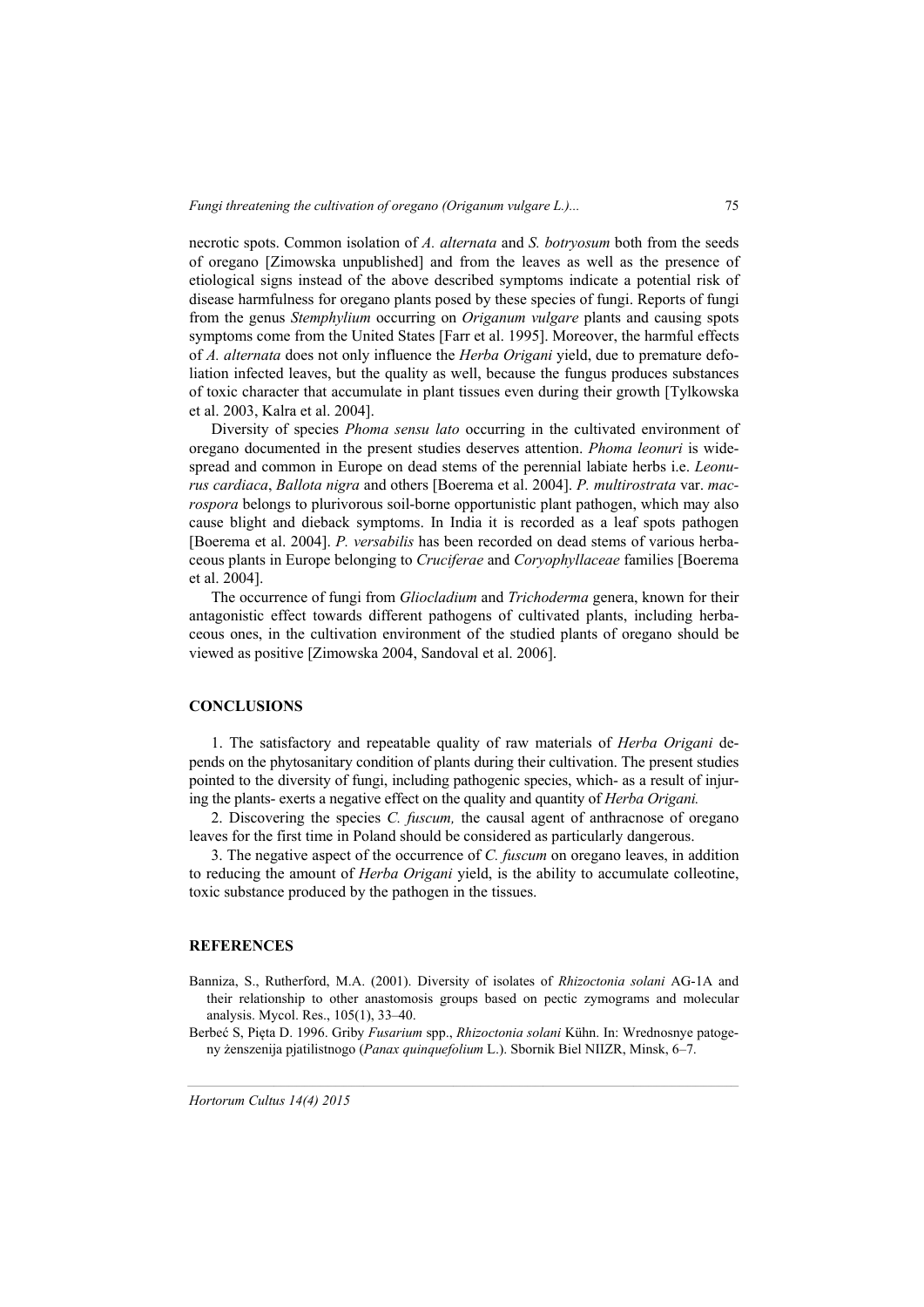- Boerema, G.H., De Gruyter, J., Noordeloos, M.E., Hamers, M.E.C. (2004). *Phoma* identification manual. Differentiation of specific and infra-specific taxa in culture. CABI Publising., 470 pp.
- Coley-Smith, J.R., Verhoeff, K., Jarvis, W.R. (1980). The biology of *Botrytis.* Academic Press INC. London, LTD, 318 pp.
- Dean, R., Van Kan, J.A.L., Pretorious, Z.A., Hammond-Kosack, K.E., Di Pietro, A. (2012). The Top 10 fungal pathogens in molecular plant pathology. Mol. Plant Pathol., 13, 414–430.
- Debrunner, N., Rauber, A.L. (2000). First report of St. John's wort anthracnose caused by *Colletotrichum gloeosporioides* in Switzerland. Plant Dis., 84, 203.
- Ellis, M.B. (1971). *Dematiaceous, Hyphomycetes.* Com. Myc. Inst., Kew Surrey, England, 608 pp.
- Farr, D.F., Bills, G.F., Chamuris, G.P., Rossman, A.Y. (1995). Fungi on plant and plant products in the United States. APS Press the American Phytopatological Society. St. Paul, Minnesota USA, 1252 pp.
- Gamliel, A., Katan, T., Yunis, H., Katan, J. (1996). *Fusarium* wilt and crown rot of sweet basil: involvement of soilborne and airborne inoculum. Phytopathology, 86, 56–62.
- Gamliel, A., Yarden, O. (1998). Diversification of diseases affecting herb crops in Israel accompanies the increase in herb crop production*.* Phytoparasitica, 26(1), 53–58.
- Garibaldi, A., Gullino, M.L., Minuto, G. (1997). Diseases of basil and their management*.* Plant Dis., 81(2), 124–132.
- Gullino, M.L., Minuto, A., Garibaldi, A. (1998). Improved method of bench solarization fort he control of soliborne diseases in basil. Crop Prot., 17(6), 497–501.
- Goodman, R.N. (1960). Colleotin, a toxin from *Colletotrichum fuscum*. Phytopathology, 50, 325–327.
- Kalra, A., Singh, H.B., Pandey, R., Samad, A., Patra, N.K., Kumar, S. (2004). Diseases in mint: causal organisms, distribution and control measures*.* J. Herbs, Spec. Med. Plants, 11(1/2), 71–91.
- Kurzawińska, H. (2006). An interaction of potato soil fungi population on fungi responsible for tuber superficial diseases. J. Plant Prot. Res., 46, 339–346.
- Łacicowa, B., Filipowicz, A., Machowicz, Z. (1974). Próba oceny zagrożenia chorobowego przez grzyby patogeniczne fasoli (*Phaseolus vulgaris* L.) uprawianej w Polsce, na podstawie nasion. Annales UMCS, sect. E, Agricultura, 28/29, 327–341.
- Łacicowa, B. (1989). Mikroflora obniżająca wartość siewną nasion. Materiały Sympozjum Naukowego Producentów Nasion Kwiatów, Warszawa.
- Machowicz-Stefaniak, Z. (2010). Occurrence and characterization of *Colletotrichum dematium* (Fr.) Grove. Pol. J. Microbiol., 59(3), 191–200.
- Machowicz-Stefaniak, Z., Zimowska, B., Zalewska, E. (2002). Grzyby zasiedlające różne organy tymianku właściwego *Thymus vulgaris* L. uprawianego na Lubelszczyźnie. Acta Agrobot., 55(1), 185–197.
- Machowicz-Stefaniak, Z., Zalewska, E. (2004). Patogeniczność grzybów z rodzaju *Fusarium* dla tymianku właściwego (*Thymus vulgaris* L.). Acta Sci. Pol., Hortorum Cultus, 3(1), 115–123.
- Machowicz-Stefaniak, Z., Zalewska, E., Zimowska, B. (2004). Grzyby zasiedlające nadziemne organy melisy lekarskiej (*Melissa officinalis* L.) i tymianku właściwego (*Thymus vulgaris* L.) uprawianych na Lubelszczyźnie. Folia Univ. Agric. Stetin., Agriculture, 229(95), 229–232.
- Machowicz-Stefaniak, Z., Zalewska, E. (2007). Bioróżnorodność grzybów występujących na nadziemnych organach kopru ogrodowego (*Anethum graveolens* L.) Plant. Prot., 47(2), 182–185.
- Minuto, A., Minuto, G., Migheli, Q., Mocioni, M., Gullino, M.L. (1997). Effect of antagonistic *Fusarium* spp. and of different commercial biofungicide formulations on *Fusarium* wilt of basil (*Ocimum basilicum* L.). Crop Protect., 16, 765–769.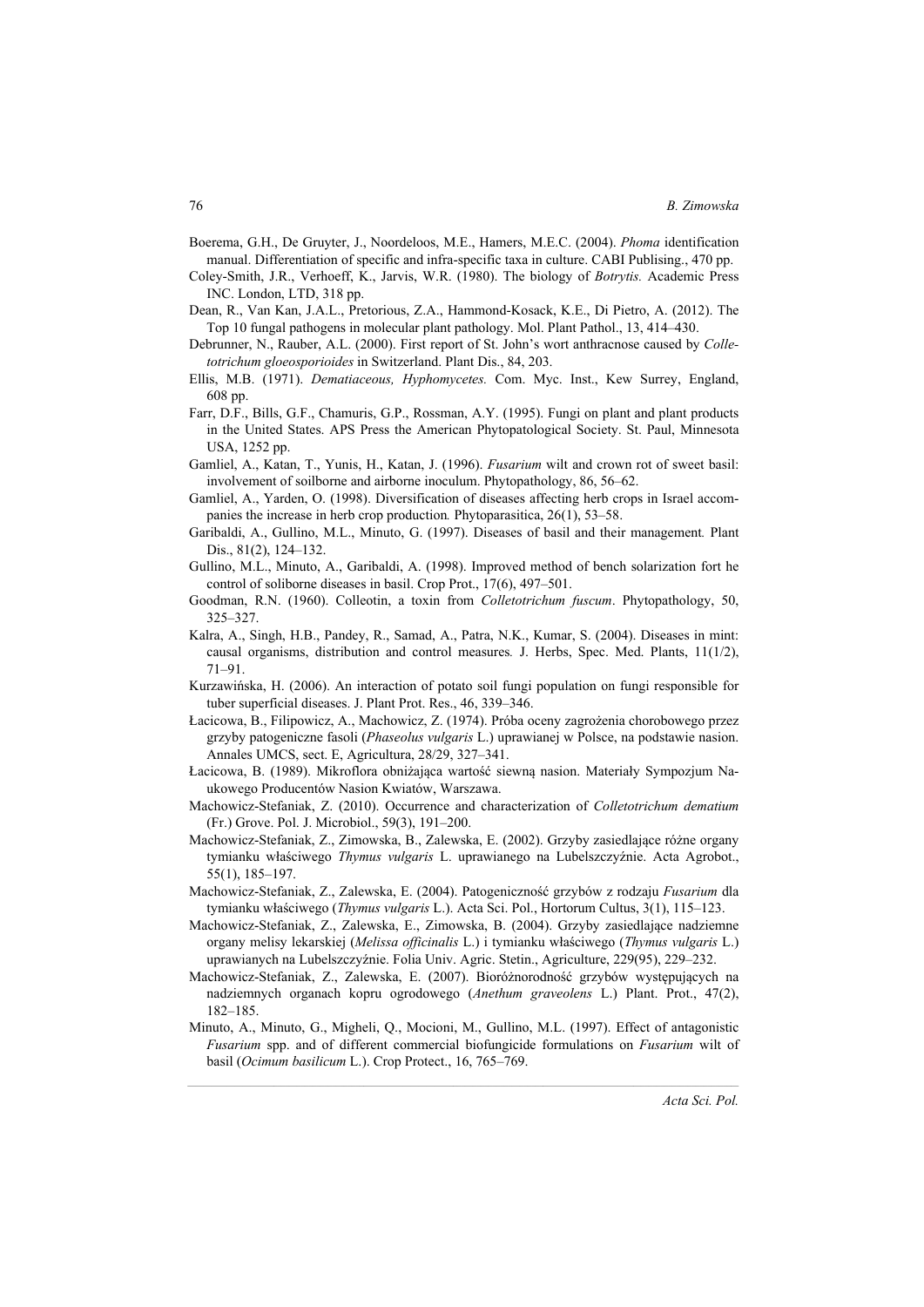- Nelson, P.E., Toussoun, T.A., Marasas, W.F.O. (1983). *Fusarium* species. An illustrated manual for identification. The Pennsylv. ST. Univ. Press., University Park and London., 193 pp.
- Papas, A.C., Elena, K. (1997). Occurrence of *Fusarium oxysporum* f. sp. *cumini* in the Island of Chios, Greece. J. Phytopathol., 145, 171–172.
- Patel, P.N., Prasad, N. (1963). Fusarium wilt of cumin (*Cuminum cyminum*) in Gujarat State, India. Plant Dis., 47(6), 528–531.
- Perveen, K., Bokhari, N. (2010). First report of fusarium wilt of *Lavandula pubescens* caused by *Fusarium oxysporum* in Saudi Arabia. Plant Dis., 94(9), 1163.
- Priya, R.S., Subramanian, R.B. (2008). Isolation and molecular analysis of R-gene in resistant *Zingiber officinale* (ginger) varieties against *Fusarium oxysporum* f. sp. *zingibare*. Biores. Technol., 99(11), 4540–4543.
- Rai, M., Deshmukh, P., Gade, A., Ingle, A., Kӧvics, G.J., Irinyi, L. (2009). *Phoma Saccardo*: Distribution, secondary metabolite production and biotechnological applications. Crit. Rev. Microbiol., 35, 182–196.
- Ramirez, C. (1982). Manual and atlas of the *Penicillia.* Elsevier Biomedical Press., Oxford, 874 pp.
- Rifai, M.A. (1969). A revision of the genus *Trichoderma.* Kew Surrey, England, 56 pp.
- Saccardo, P.A. (1878). Fungi veneti novi vel critici vel mycologiae venetae addendi: Ser. VII, Michaelia, 1, 133–221.
- Sandoval, M.C., Falico, L.M., Noelting, M.C., Corcuera, V.R., Cid, P., Raggio, G. (2006). Control strategy of *Alternaria alternata* Keissler pathogen of *Coriandrum sativum* L. with *Trichoderma harzianum* Rifai*.* Rev. Protec. Veg., 21(1), 31–36.
- Subbiah, V.P., Riddick, M., Peele, D. (1996). First report of *Fusarium oxysporum* on clary sage in north America. Plant Dis., 80, 1080.
- Tomioka, K., Sato, T., Koganezawa, H. (2001). Anthracnose of *Nemesia strumosa* caused by *Colletotrichum fuscum*. J. Gen. Plant Pathol., 67, 111–115.
- Tylkowska, K., Grabarkiewicz-Szczęsna, J., Iwanowska, H. (2003). Production of toxins by *Alternaria alternata* and *A. radicina* and their effects on germination of carrot seeds. Seed Sci. Tech., 31, 309–316.
- Zalewska, E., Machowicz-Stefaniak, Z. (2004). Patogeniczność grzybów z rodzaju *Fusarium* dla melisy lekarskiej (*Melissa officinalis* L.). Acta Sci. Pol., Hortorum Cultus, 3(2), 33–39.
- Zimowska, B. (2007). Fungi colonizing and damaging different parts of peppermint (*Mentha piperita* L.) cultivated in south-eastern Poland*.* Herba Pol., 53(4), 97–105.
- Zimowska, B. (2008a). Fungi threatening the cultivation of sage (*Salvia officinalis* L.) in southeastern Poland. Herba Pol., 54(1), 15–24.
- Zimowska, B. (2008b). Biodiversity of fungi colonizing and damaging selected parts of motherwort (*Leonurus cardiaca* L.). Herba Pol., 54(2), 30–40.
- Zimowska, B. (2010a). Diversity of fungi occurring on herbs from *Lamiaceae* family. Phytopathology, 56, 5–15.
- Zimowska, B. (2010b). Diversity of fungi occurring on savory (*Satureja hortensis* L.). Herba Pol., 56(20), 29–37.
- Zimowska, B. (2013). Diversity of fungi colonizing and damaging selected parts of ribwort (*Plantago lanceolata* L.). Acta Sci. Pol. Hortorum Cultus, 12(3), 91–103.
- Zimowska, B., Machowicz-Stefaniak, Z. (2004). Grzyby zagrażające uprawie dziurawca zwyczajnego (*Hypericum perforatum* L.) w województwie lubelskim. Acta Sci. Pol. Hortorum Cultus, 3, 61–74.

*Hortorum Cultus 14(4) 2015*